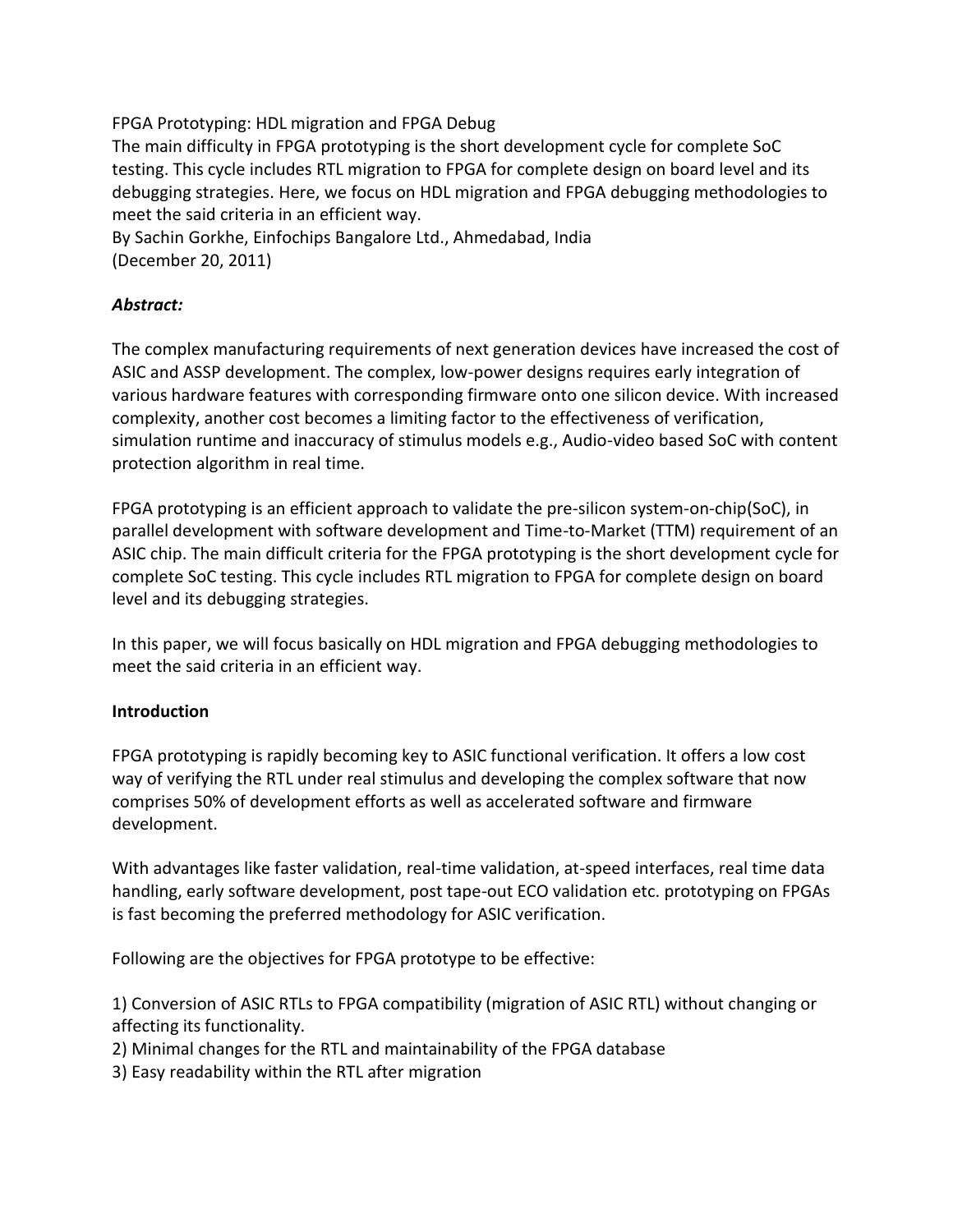4) Short development cycle from RTL fixing to board level bring-up of FPGA

5) High system performance and zero bugs

The above objective can be targeted by grouping them.

- i) RTL migration from ASIC to FPGA
- ii) FPGA type or board selection for the functionality
- iii) Synthesis options/tools
- iv) Debugging strategy
- v) Bug/timing closure

Following are major challenges in achieving said objectives:

a) Target technology Library b) FPGA Database maintainability c) Synthesis and debugging strategy d) Firmware changes

#### **Prerequisites of FPGA prototyping**

FPGA validation is depends on the complete understanding of SoC level architecture for a FPGA validation engineer. FPGA engineer needs to work closely with SoC design team and microarchitecture team of the complete SoC. As SoC design is accomplished by other team FPGA team need to capture some vital information from those teams.

Below are some ASIC attributes which need to be collected by FPGA engineer prior to develop the FPGA RTL changes.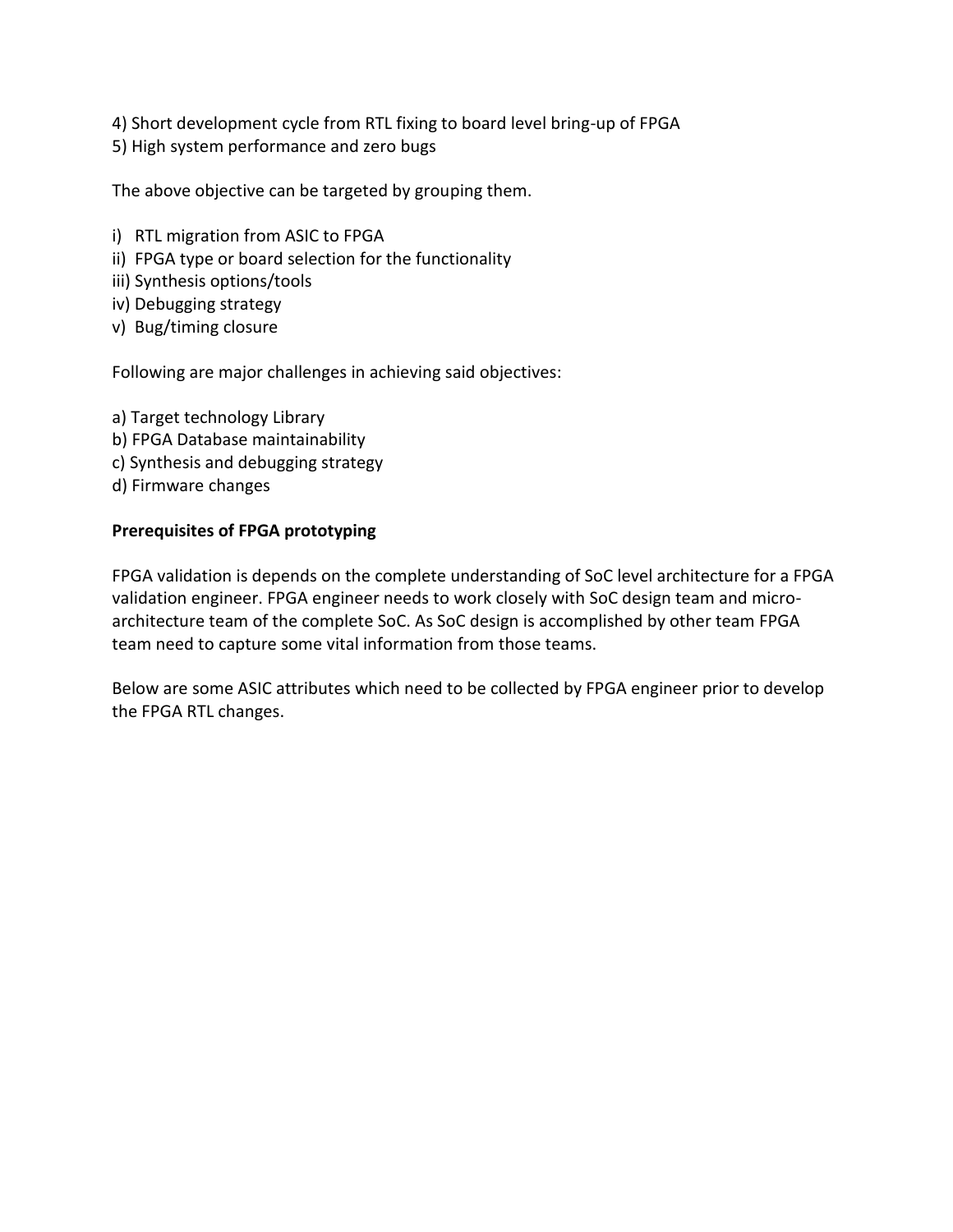|     | S.No. ASIC Design Attributes                                 |
|-----|--------------------------------------------------------------|
| 1.  | Number of clocks used and their targeted frequencies         |
| 2.  | Gated clock implementation                                   |
| 3.  | Clock dividers, PLL/DLL, derived clock information           |
| 4.  | <b>Reset logic</b>                                           |
| 5.  | <b>IO</b> standard requirements                              |
| 6.  | Memory instantiated, type and size                           |
| 7.  | Macros used, specific SoC library, IPs used                  |
| 8.  | Any embedded Processor, specific bus architecture            |
| 9.  | Cross domain clock                                           |
| 10. | Debugging strategy for each module                           |
| 11. | Synthesis attributes for signals to keep/preserve            |
| 12. | No. of signals requirement for FPGA in-built signal analyzer |

# Table 1: ASIC SoC Design Attributes

# **FPGA selection**

The FPGA selection can be chosen from the information given in the above ASIC attributes. The base and the approximate estimation can be calculated using these attributes. The main things for such FPGA would be total resources like gate count, BRAM, hard core processor if require, DCMs/PLLs, global IOs for clocks and resets, no. of IOs available and available standards for IOs.

Now the FPGA resources should be atleast 10-20% higher to accommodate the complete RTL and in-built logic analyzer in the FPGA for the debugging purposes. Often multiple FPGA devices must be used to prototype a single ASIC. The obstacle of using multiple devices is the task of connecting all of the logical blocks of the ASIC design across multiple FPGA devices.

#### **FPGA Prototype setup**

Now a day, many FPGA vendors are having FPGA development boards to test almost every standard protocol or for high end protocols (like PCIe, USB3.0, DisplayPort etc.) or with the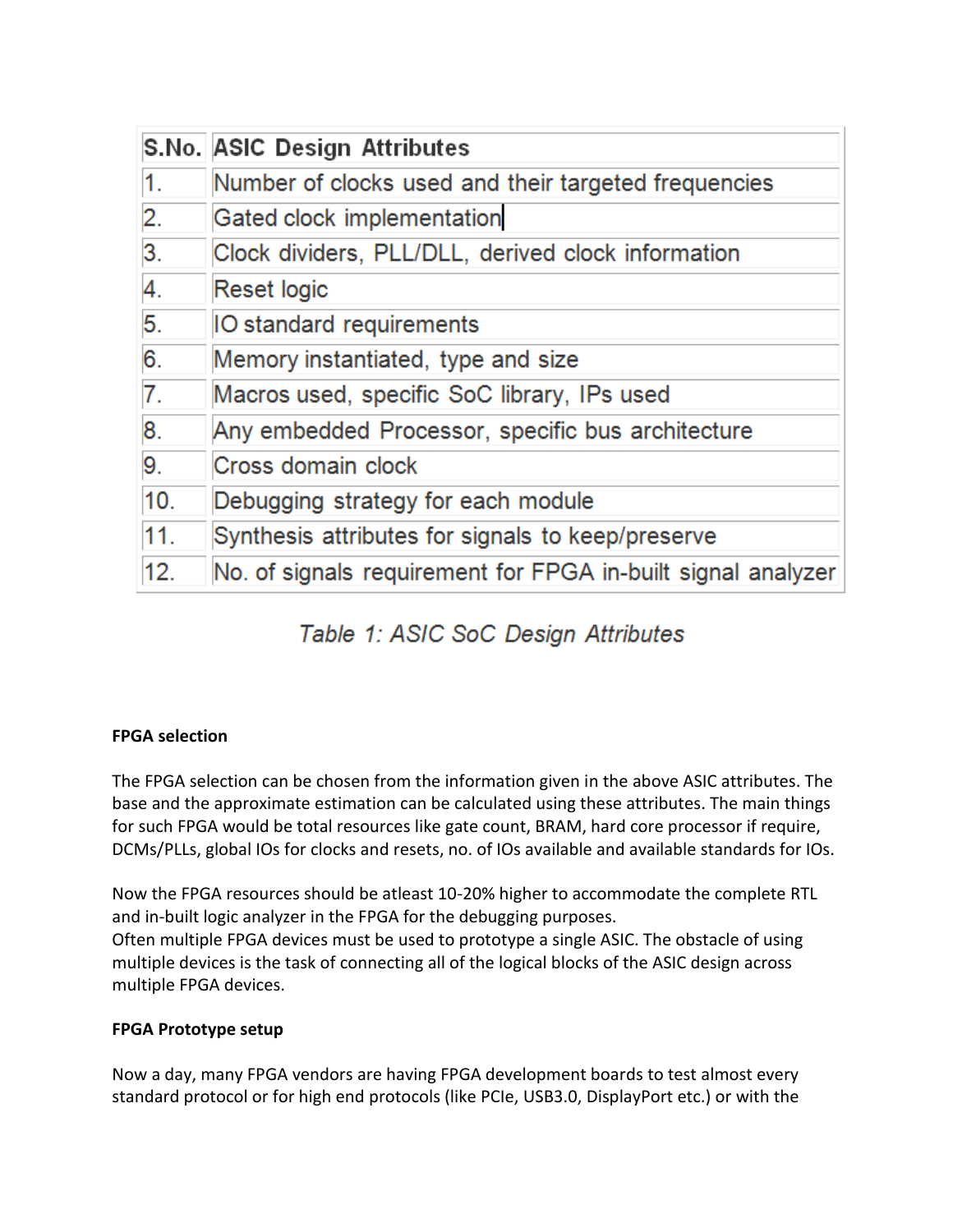third party vendors with free portability of vendor IPs (like analog PHY) for said protocol. One must can check his requirement with those availability or can get information from FPGA board vendors for the ready to use boards. These boards normally come with high end FPGA mounted with high logic gate count and other resources (DLL/PLL, IOs, BRAM etc.). This will save the time for designing a custom board for FPGA and less time to market.

#### **RTL code migration**

Migration from ASIC to FPGA will require RTL changes. The RTL stable release (stable can be define by basic functionalities passes with RTL simulation) can be used for RTL changes. With the first changes, compiler directives should be used in the RTL for FPGA changes. These directives should be conditionally compile code. Basically "ifdef" in verilog should be used. This is because the ASIC RTLs can be release many times during FPGA validation phase. ASIC RTL and FPGA RTL cannot be maintained with different database as these are very difficult to maintain with every RTL release.

For example -

`ifdef FPGA\_EN assign cg\_intclk =  $~c$ g\_intclk; `else assign cg\_intclk = scanmode ? occ\_135clk : ~cg\_intclk; `endif //FPGA\_EN

The above example is the gated clock logic which has been removed in FPGA approach. The above piece of RTL code tells compiler which part to be compiled and which should be neglected for both either way ASIC and FPGA. Due to this approach the functionality mismatch will not be happened.

#### **RTL Code Migration steps**

Given below are the10 steps to be followed for RTL design conversion

Step 1: Replace ASIC RAMs to FPGA RAMs (using CORE Gen. tool)

Step 2: ASIC PLLs to FPGA DCM & PLLs (using architecture wizard), also use BUFG/IBUFG for global routing.

Step 3: Convert SERDES (Using Chipsync wizard)

Step 4: Convert DSP resources to FPGA DSP resources (using FPGA Core gen.)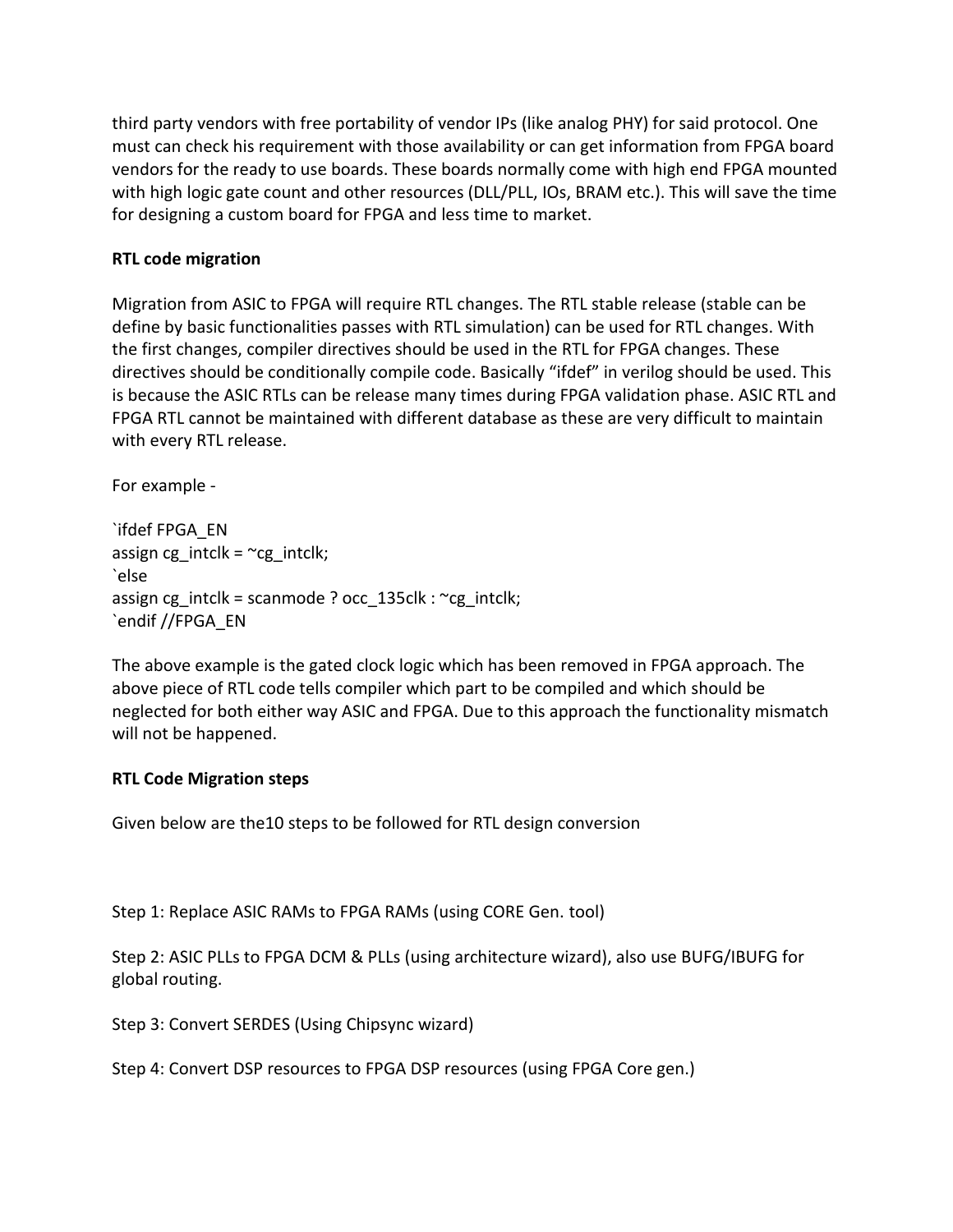Step 5: Replace IPs (using CORE Gen. with available IPs)

Step 6: Use specific SRL (HDL – for design pipelining if any)

Step 7: Use Clock enables (HDL – for gated clocks)

Step 8: Employ other good HDL coding styles (HDL – for better performance)

Step 9: Synchronous design practices (Pipeline comb. Logic)

Step 10: Examine the coding style especially for FSM (Should not be too large, does not create timing problems etc.)

## **Step 1: Replace ASIC RAMs to FPGA RAMs**

Today technology is getting advanced and continuously shrinking the die sizes, there are challenges to accommodate large memory sizes and logic on the same area within the silicon. ASIC vendors are using hard macros and instantiated those memory components with various sizes available into the design. Due to those hard macros implementation, only simulation models are available for simulation purposes but for FPGA implementation, vendor specific FPGA BRAM should be generated and instantiated to meet functionality and sizes available with FPGA vendors.

## *Approach:*

The memory can be generated using FPGA vendor specific tool (e.g. coregen for Xilinx). As this is the vendor specific approach, it would not be the same port names as ASIC RTL have. So need to write a wrapper which will handle all the memory transactions.

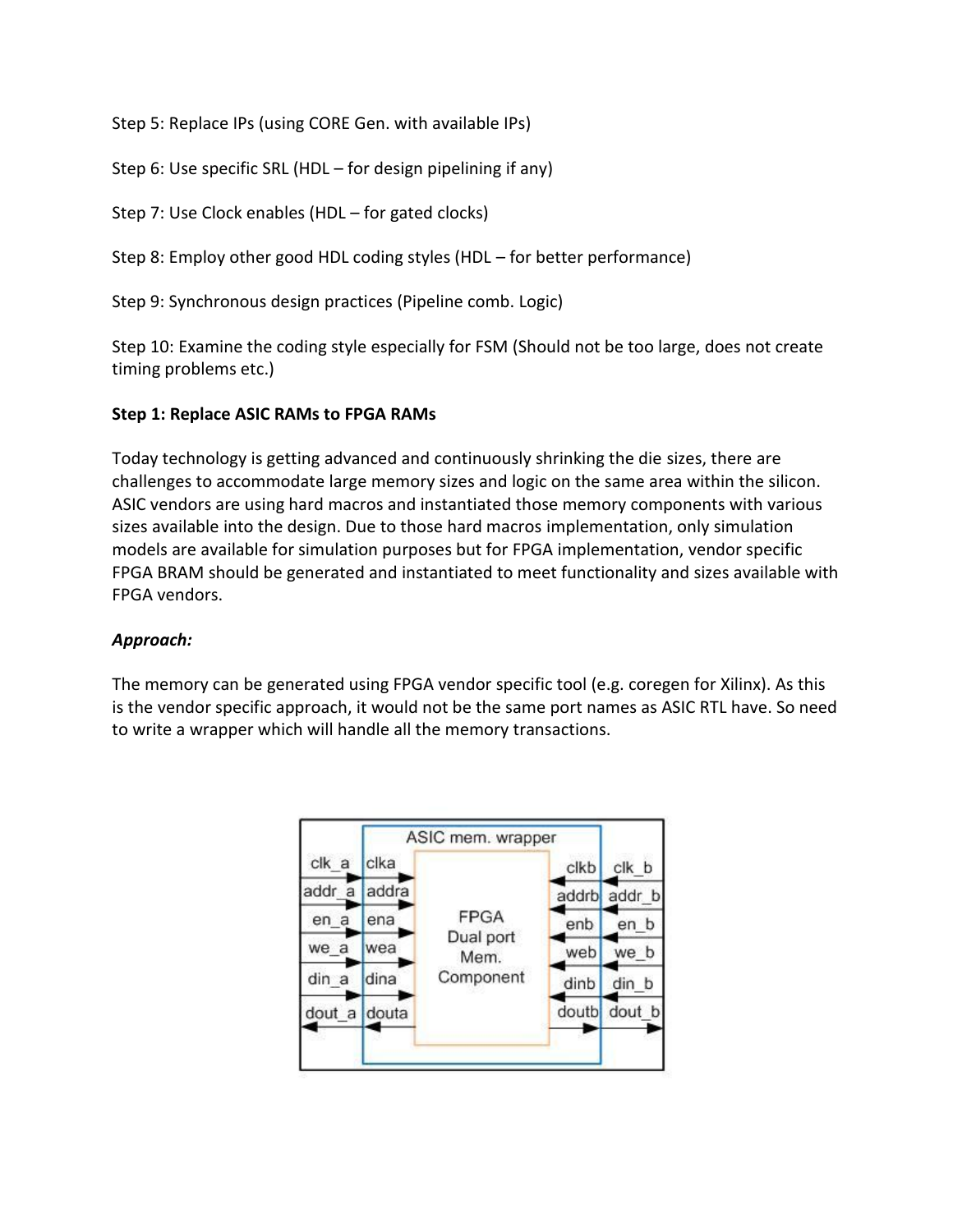#### *Figure 1: ASIC memory wrapper*

#### **Step 2: ASIC PLLs to FPGA DCM and PLLs**

In an FPGA, clock resources are very limited but in ASIC RTL has a clock gen. module which is having multiple clocks to control the entire SoC. The frequency control in the FPGA is fixed, we cannot vary the particular clock in FPGA, the multipliers in the DCM/PLL are fixed valued. Clock multiplexers are also limited into the FPGA. In ASIC RTL, many macros, buffers which are generating desired clock frequencies under register programmable control. This we cannot implement into the FPGA.

#### *Approach:*

With this limitation in the FPGA, there are some approaches with which it still can implement clock dividers and multiplexers in FPGA by generating derived clock and re-entering it through global clock pin using IBUF/IBUFG component for quick compile time, good timing analysis and for proper implementation structure. Also many FPGAs supported clock buffers though they are limited and have location based routing limitations. These buffers can be connected to the clock to avoid driving the clock out and re-entering again.

All the buffers implemented in the ASIC RTL need to be removed and equivalent assignment statements have to be implemented in FPGA RTL.

## **Step 3: Convert SERDES** (Using Chipsync wizard)

Increasing data transmission rates are making it more difficult to verify and prototype ASIC based systems. For example, prototyping SerDes in an FPGA has significant limitations. Not only are the electrical and logical behaviors difference between ASIC and FPGA SerDes, but the RTL verified in the prototype also requires special attention to adapt to the functionality differences.

Current FPGA technology does not support 10G links(SerDes), so if any serdes is being used in the ASIC RTL then it needs to be converted for FPGA for supported links and speeds.

#### *Approach:*

Though FPGAs not supported 10G speed for Serdes, FPGA prototype can be validated on degraded supported speed. Some FPGA vendors like Xilinx describes how a fast data link was implemented by using a Xilinx RocketIO™ SERDES running at 3.125 Gb/s with 8b10b encoding to achieve a 2.5 Gb/s payload. It also describes how a much slower data link was implemented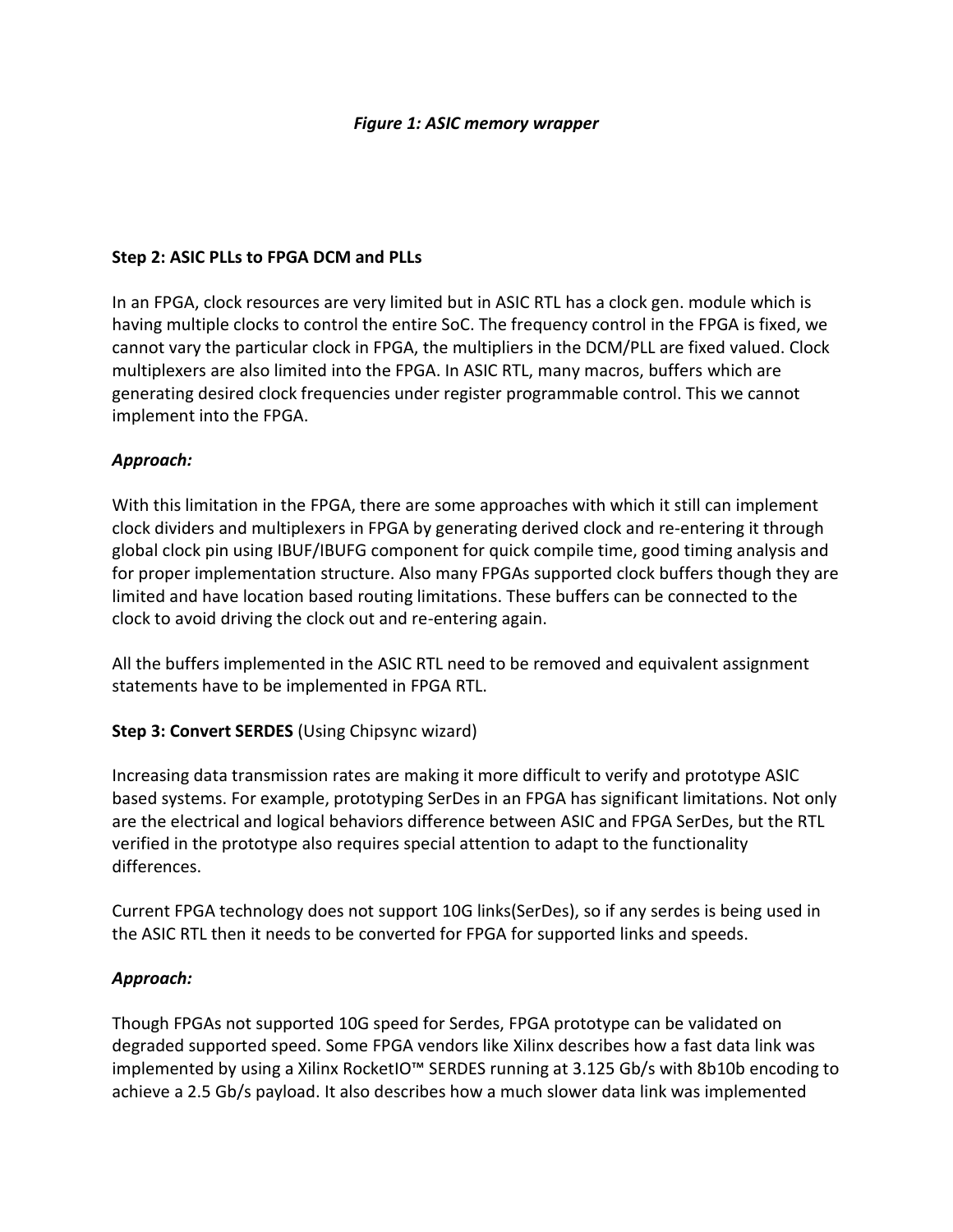within the same system by using a double data rate (DDR) LVDS with clock forwarding and at a clock rate of 156 MHz to achieve a 400 Mb/s payload. The configurable chipsync wizard can be used for such serdes generation for xilinx FPGAs.

With this unique built-in Chipsync technology realize over 2+ Gbps performance. Chipsync source synchronous technology embedded with every I/O. Also dynamic programmable delay/data centering with per bit de-skew on every I/O supported. Step 4: Convert DSP resources to FPGA DSP resources (using FPGA Core gen.) In ASIC RTL, multipliers/dividers are either left to synthesis tool to infer from behavioral description or instantiated from DesignWare library from Synopsys. Hence these multipliers/dividers are not synthesizable for FPGA unless the RTL is modified. Resources point of view FPGA having limitations on DSP algorithm implementation.

# *Approach:*

All current FPGA architectures contain dedicated arithmetic resources. Such resources can be used to perform multiplication, as in many DSP algorithms.

Nowadays most of the FPGA families have multiplier hard-macro elements optimized for performance. The ASIC multipliers can be replaced by creating a wrapper for the multiplier core of desired configuration generated by the FPGA core generator. These macros are good in performance and optimized in area for better timing.

## **Step 5: Replace IPs**

For prototyping it is very important to check if any specific IP instantiated into the SoC, if it is in RTL format then it is easy for any synthesis tool to synthesize it directly. Also if any technology independent netlist is available then for FPGA it is required to have such component from specific vendor for synthesis. If it is in .db netlist then FPGA compiler from Synopsys is required or any similar netlist from any other vendor.

# *Approach:*

Some synthesis tools like Synplicity, Certify from Synopsys supports many netlist formats to synthesize. Certify tool supports synthesis of DesignWare components, but it may not supported all components. In such cases, it needs to be created in verilog or should be converted to any other supported netlist (gtech netlist) form. Also it is noted that check if the SoC is having mixed languages (VHDL, Verilog, SV etc.) because all synthesis tools not supported mixed languages for synthesis. So it is required to check which tool is best for such support and suits the requirement.

## **Step 6: Use specific SRL without reset (HDL)**

ASIC RTL may have implemented shift registers for many serial communication protocols (like Serdes), which is suitable as per the DesignWare library it is targeted for. These shift registers in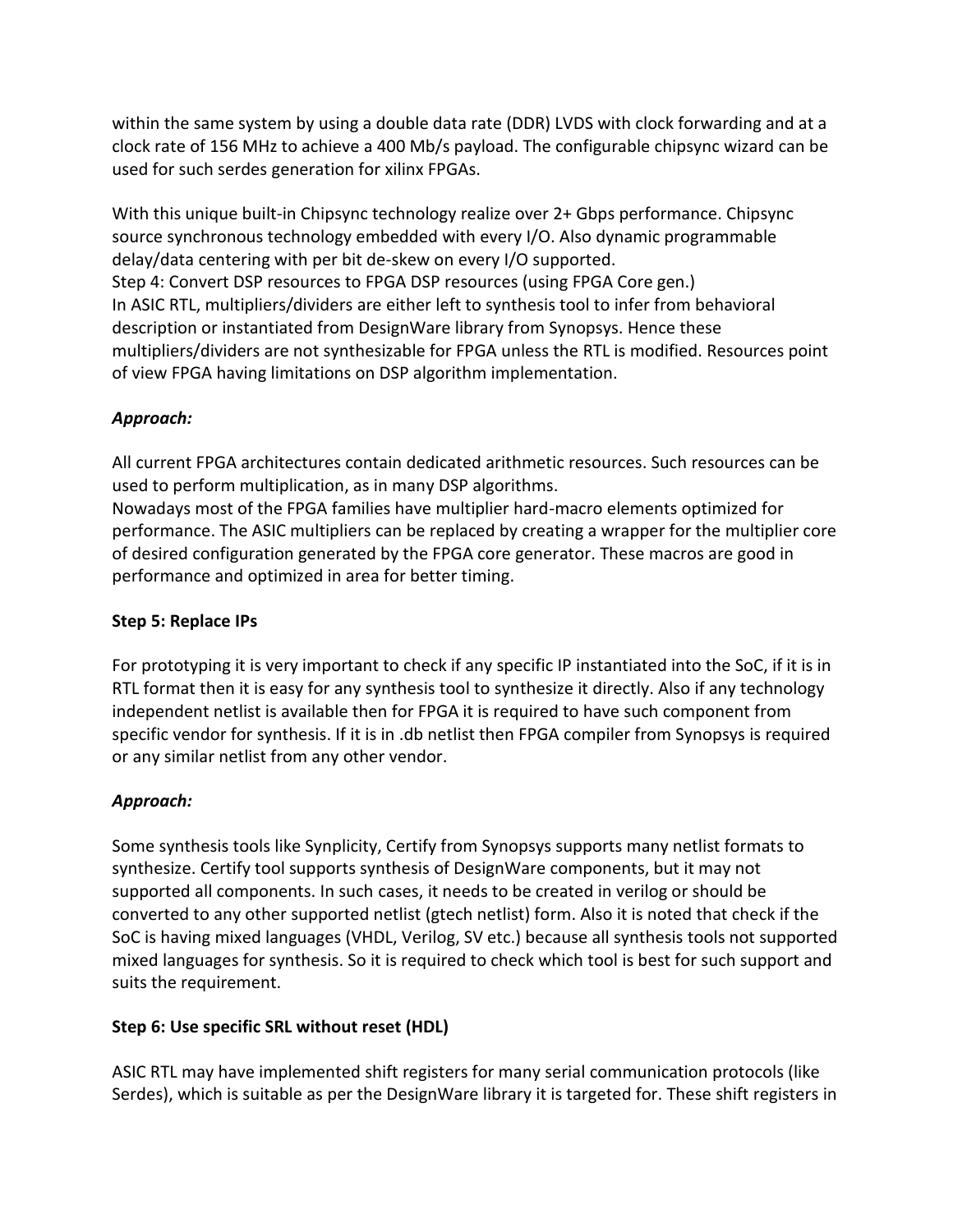ASIC RTL having reset logic (sync. Or async.) depending upon the logic implemented. But in FPGAs, avoid resets on shift registers as it prevents inference of area and performance.

# *Approach:*

A reset cannot be described in the shift register RTL code because the SRL library component (Xilinx) does not have a reset. Using resets in the code that infers shift registers requires either several flip-flops or additional logic around the SRL to allow the reset function.

Code without reset on shift registers generally produces a single register on the output, which is optimal for area and performance. The additional resources (flip-flops and routing) can have a negative influence on the placement and routing choices for other part of the design, possibly resulting in longer routing delay for other part of the design.

# **Step 7: Use Clock enables (HDL – for gated clocks)**

FPGA generally recommends using the dedicated clock-enable port instead of gating the clock port, but in ASIC implementations, clock gating is a common practice for power saving. Gated clocks can cause glitches, increased clock delay, clock skew, and other undesirable effects. Using clock enable saves clock resources and can improve timing characteristics and analysis of the design.

Also occasionally derived signals are also used as clocks in ASIC implementations. But in FPGA designs, it is not possible to route such derived signals as clocks with low delay and skew.

## *Approaches:*

There are several ways to use clock-enable resources available on devices. To gate entire clock domains for power reduction, it is preferable to use the clock-enabled global buffer resource called BUFGCE. For applications that only attempt to pause the clock for a few cycles on small areas of the design, the preferred method is to use the clock-enable pin of the FPGA register.

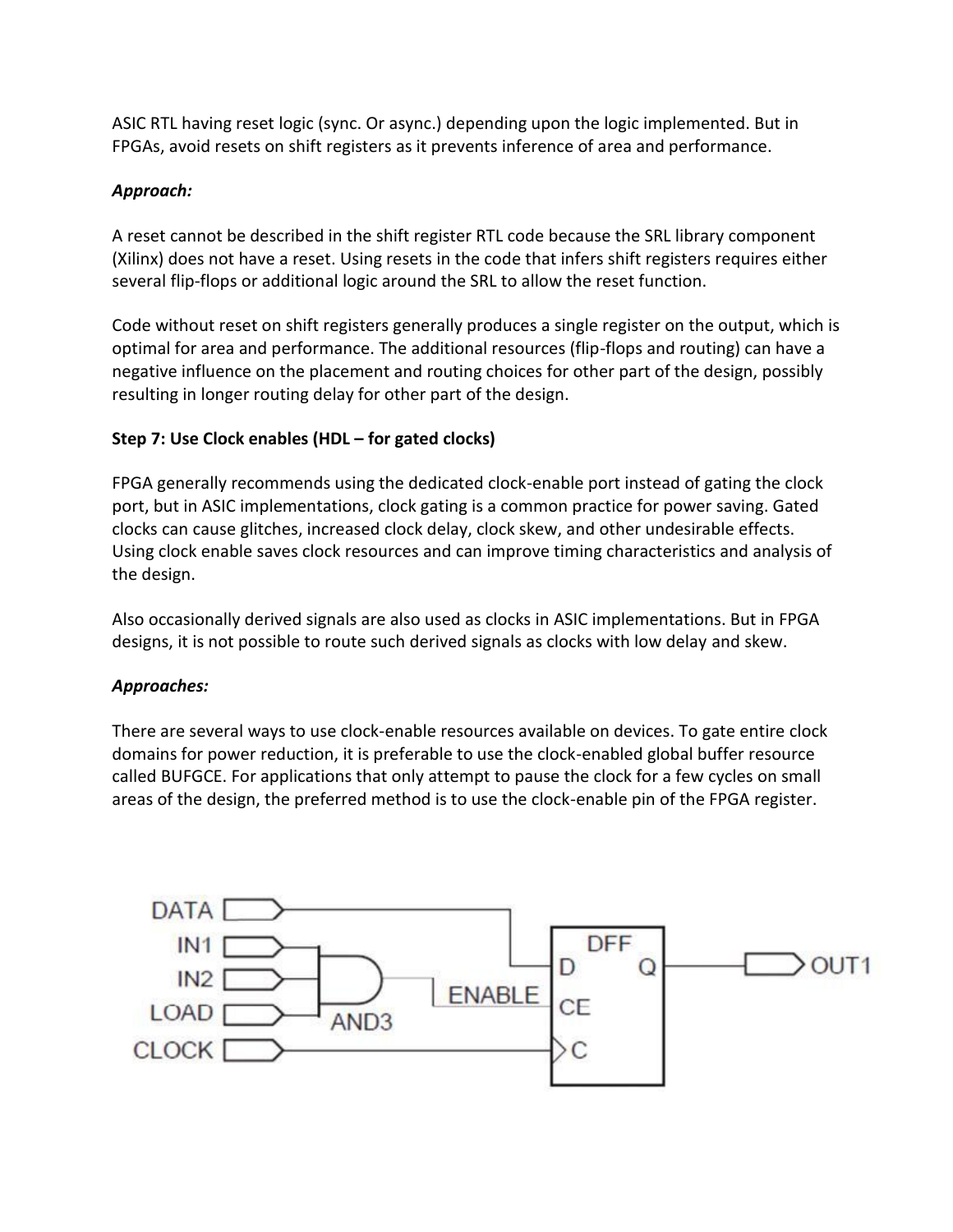#### *Figure 2: Clock Enable - efficient way of gating a clock signal*

#### **Step 8: Employ other good HDL coding styles (HDL – for better performance)**

To efficiently usage of memory elements, following factors must be considered:

- deciding to use dedicated blocks or distributed RAMs
- using the output pipeline register

• Avoid asynchronous reset because it prevents packing of registers into dedicated resources and affects performance, utilization, and tool optimizations

Other factors, namely HDL coding style and synthesis tool settings, can substantially impact memory performance.

Synthesis tools are able to infer following modes depending on the coding style.

- 'write first' or transparent mode
- 'read first' or read before write(slower)
- 'no change' mode

Avoid "read before write" mode to achieve maximum block RAM performance. Check synthesis tools settings, inference templates, and limitations to maximize memory block's performance.

#### *Approaches:*

**1.** Use of asynchronous reset:

The use of asynchronous resets can inhibit optimization. If an asynchronous reset is not used, then the resources that such a signal would use are available and can be used to optimize other synchronous paths driving this register.

*Example One*: To implement the asynchronous reset code, the synthesis tool must infer two LUTs for the datapath because five signals are used to create this logic.

always @(posedge CLK, posedge RST) if (RESET)  $Q \leq 1' b0$ ;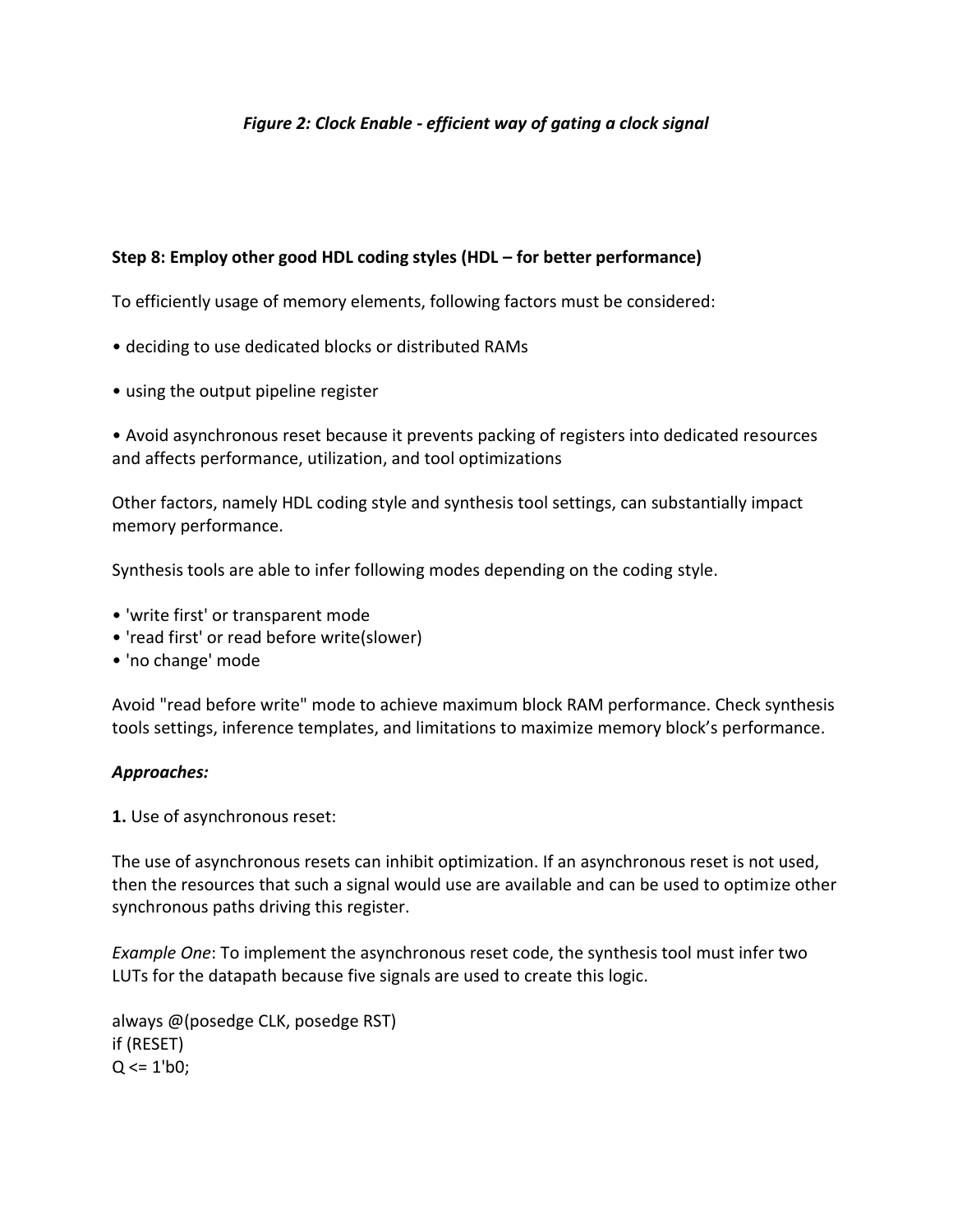else  $Q \leq A \mid (B \& C \& D \& E);$ 



*Figure 3: Asynchronous reset implementation*

*Example Two:* Rewriting this same code with a synchronous reset gives the synthesis tool more flexibility in implementing this function.

always @(posedge CLK) if (RESET)  $Q \le 1' b0;$ else  $Q \leq A \mid (B \& C \& D \& E);$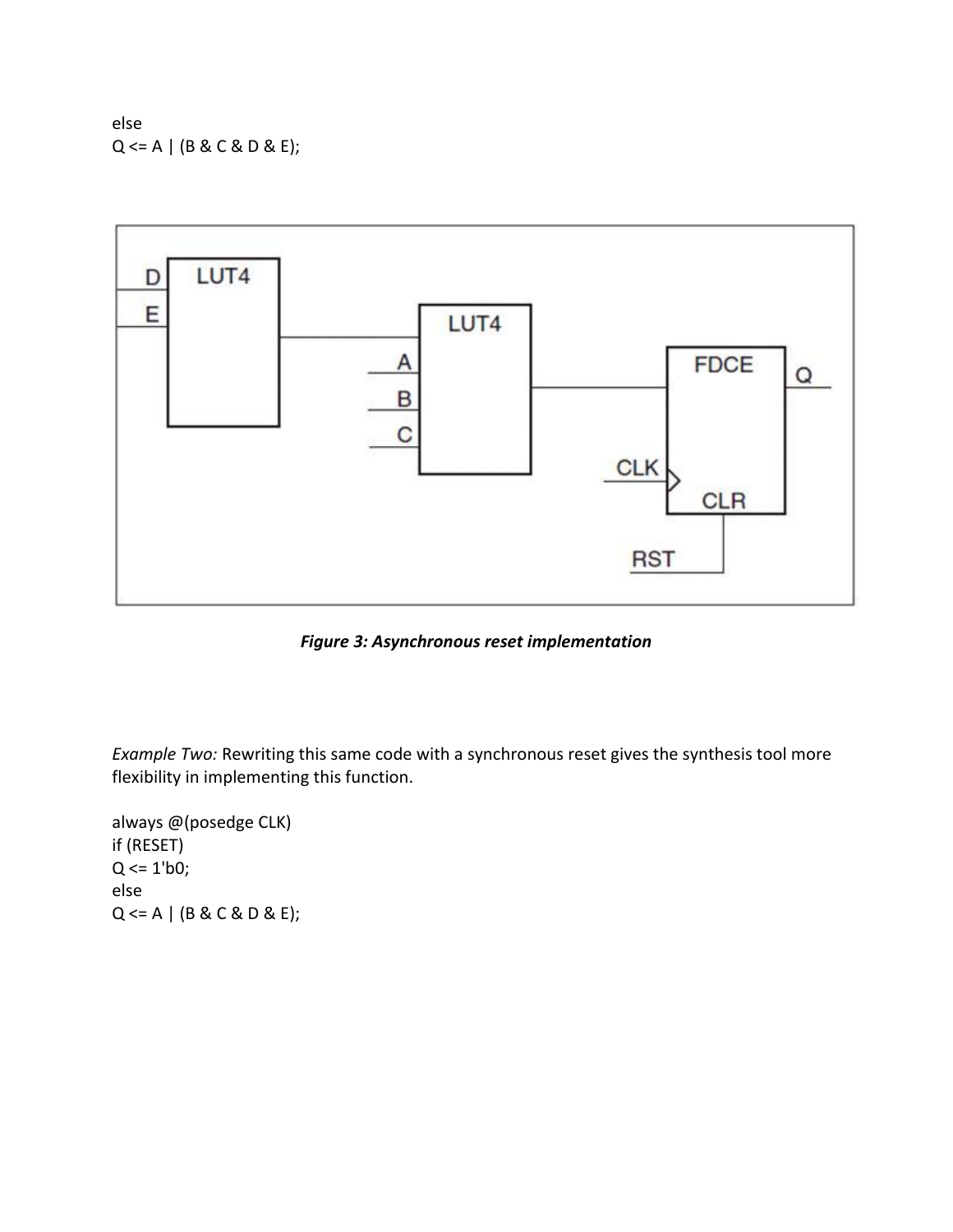

*Figure 4: Synchronous reset implementation*

With the implementation in above figure, the synthesis tool can identify that any time A is active High, Q is always a logic 1 (the OR function). With the register (FDRSE) now configured as a synchronous set/reset operation, the set is now free to be used as part of the synchronous datapath. Result in a faster design due to the reduction of logic levels for practically every signal creating this function. Because most of the logic in a design is synchronous, using synchronous or no reset at all allows for further design optimizations, reduced area, and optimal performance.

## **1. General Use of Registers**

FPGA architectures have one register for every LUT, with additional registers available in I/Os and dedicated blocks, such as memory and DSP elements. Using these resources is important to achieve maximum performance. Registers can serve multiple purposes for accelerating design performance. They can be used to reduce the number of logic levels in critical paths, critical nets fanout, set-up, and clock-to-out of I/Os or dedicated blocks.

## *Approaches:*

It is, therefore, important to consider: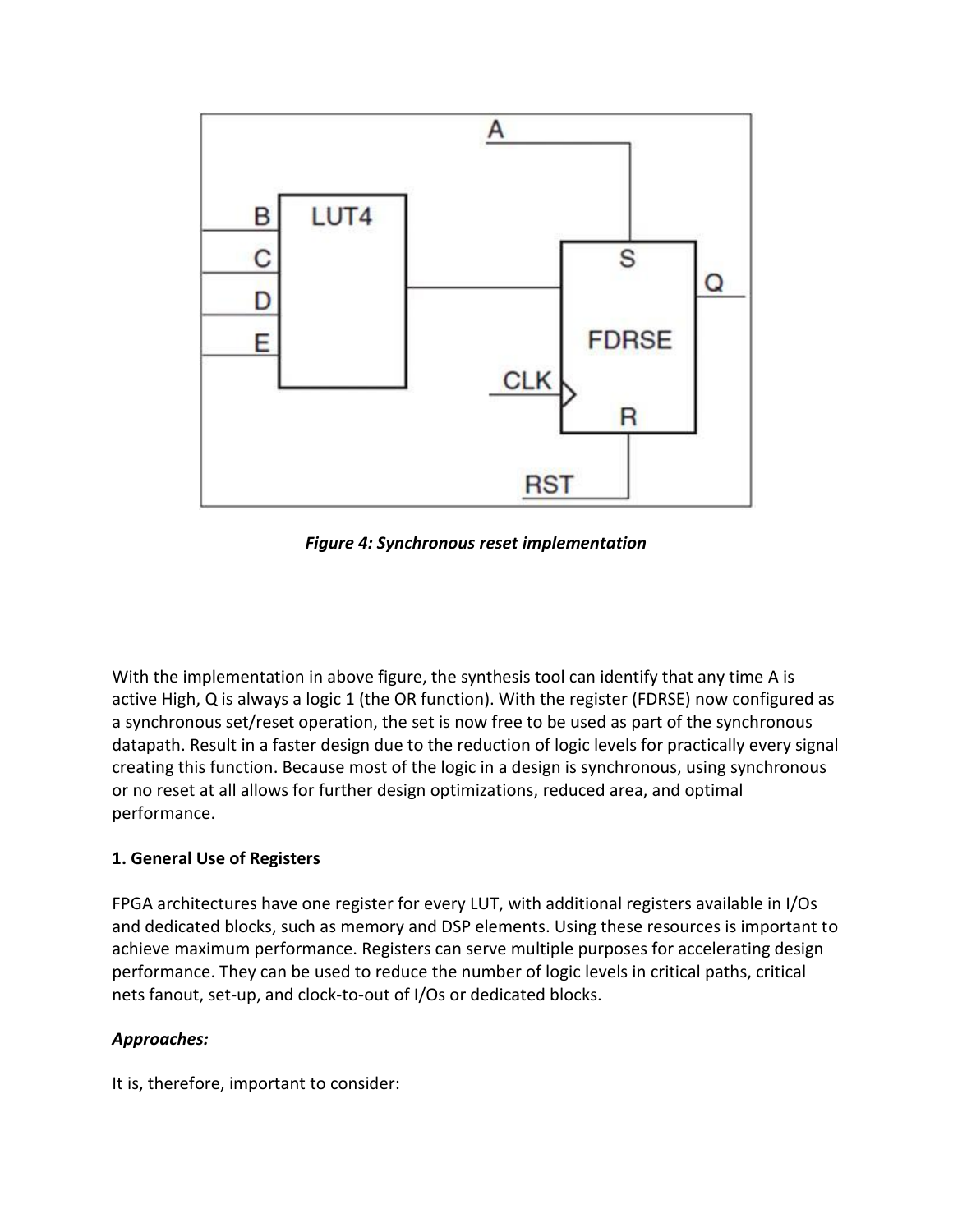- the timing of logic driving or being driven by dedicated blocks
- the positioning of registers in the HDL code

## Tips

• When inferring dedicated blocks, synthesis constraints should be applied if the synthesis tool does not enable the best set of registers for performance. (Instantiation can also be considered).

• When selecting which register to enable for instantiated components, ensure the maximum number of registers are used and take into account delays to, from, and between registers within the block.

# **2. Use of I/O Registers**

All the FPGAs contain dedicated registers on the FPGA input and output paths. By utilizing these registers, set-up times for the input paths and clock-to-out times for the output paths can be minimized.

# *Approaches:*

If the synthesis tool does not support automatic placement or if manual control of register placement is desired, the following steps must be performed:

1. Disable any global I/O register placement options for the synthesis tool (refer to synthesis tool documentation).

2. Specify whether the register should be placed into the I/O by adding an IOB=TRUE in the UCF file or source HDL code (refer to the Constraints Guide for details on the IOB constraint).

3. Disable the Map option "Pack I/O Registers/Latches into IOBs" in ISE Project Navigator (or do not use the -pr switch if running from command-line). This disables automatic pushing of registers into the I/O.

Another notable guideline is to describe registers on all input and output ports to the FPGA on the top-level of the HDL code. Specifying the registers on the top-level hierarchy of the code avoids placement conflicts when using hierarchical design methods for implementing the FPGA.

4. Nested If-Then-Else, Case Statements, and Combinatorial For-Loops

Too many if statements inside of other if statements make the line length too long and can inhibit synthesis optimizations. When describing for-loops in HDL, it is preferable to place at least a register in the datapath. During compilation, the synthesis tool unrolls the loop. Without these synchronous elements, the synthesis tool concatenates the logic created at each iteration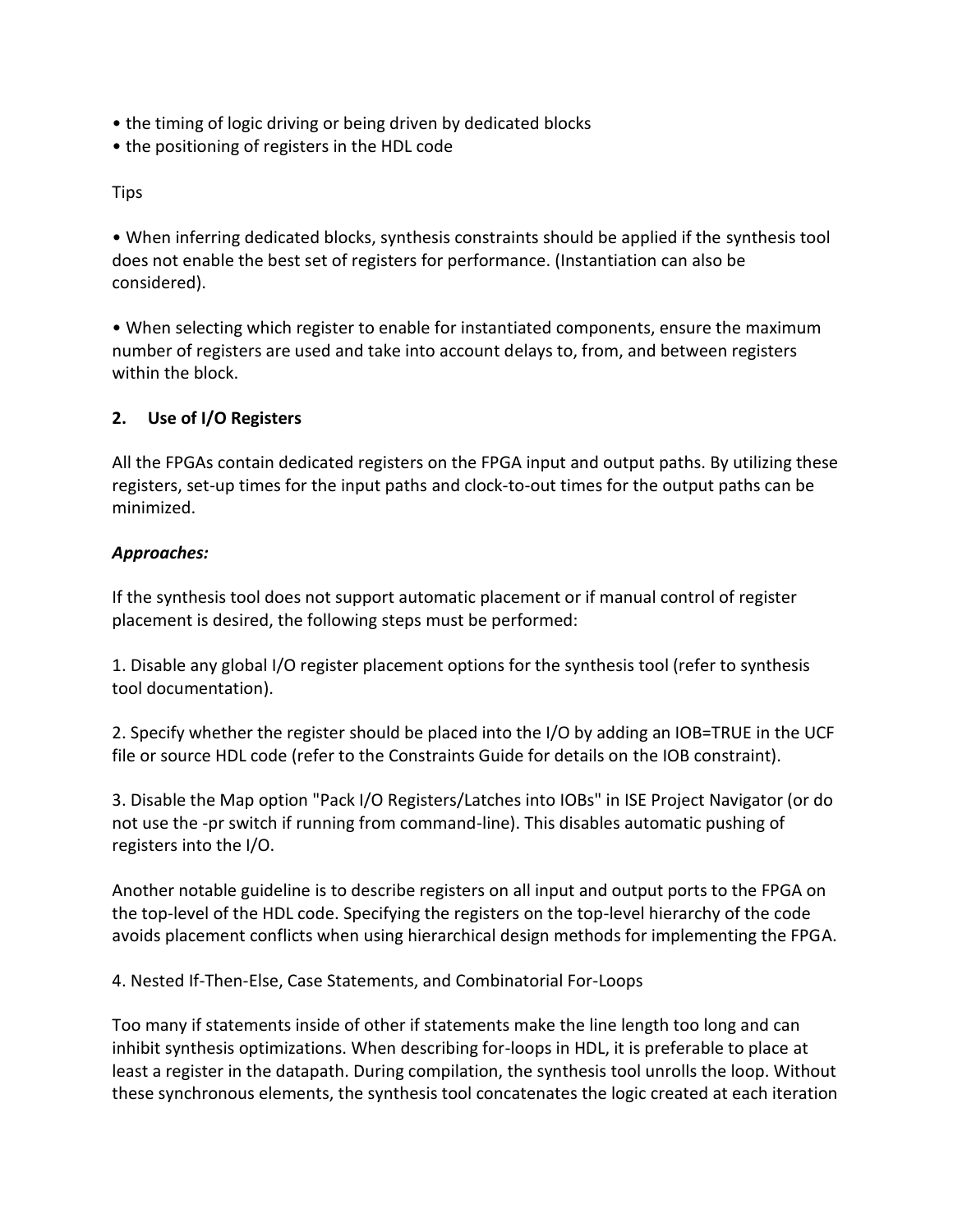of the loop, potentially resulting in very long combinatorial paths and limiting design performance.

#### **Step 9: Add levels of Pipeline**

To increase performance is to restructure long datapaths with several levels of logic and distribute them over multiple clock cycles. This method allows for a faster clock cycle and increased data throughput at the expense of latency and pipeline overhead logic management. With this technique, the datapath spans multiple cycles; therefore, special considerations must be used for the rest of the design to account for the added path latency.

## *Approach:*

Improve design performance by balancing the number of logic levels between registers. Add levels of pipeline in the RTL code, apply the synthesis tool's retiming option whenever relevant, or both.

## **Step 10: Examine the coding style especially for FSM**

Following are some tips and guidelines for better coding style of HDL FSM

1. Each FSM design should be coded separately as a verilog module

• It is easier to maintain the FSM code if each FSM is a separate module, plus third-party FSM optimization tools work best on isolated and self-contained FSM designs.

2. For verilog constant, use parameters instead of global `define macro

• After parameter definitions are created, the symbolic parameter names are used throughout the rest of the design, not the state encodings.

3. To define state encoding, use parameters instead of global `define macro

• Parameters are constants that are local to a module and whenever a constant is added to a design, one should think "use parameters" first, and only use a global macro definition if the macro is truly needed by multiple modules or the entire design.

4. Make state and next (state) declarations right after the parameter assignments.

• Some FSM optimization synthesis tool requires state parameter assignments to be declared before making the state and next state declaration.

5. All sequential logic should be define using non-blocking assignment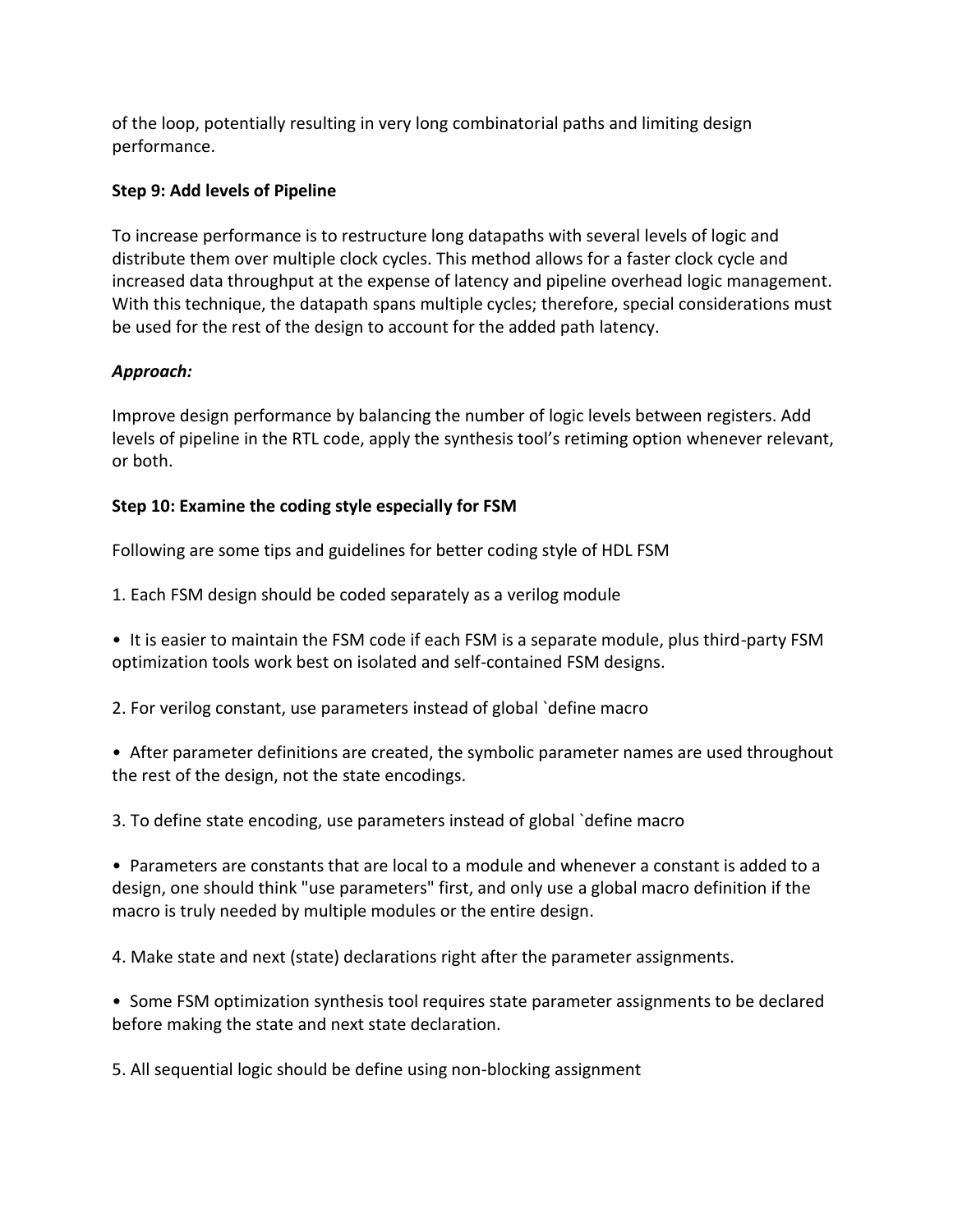6. All combinational logic should be define using blocking assignment

• These two[5],[6] guidelines help to code a design that will not be vulnerable to Verilog simulation race conditions.

## **FPGA Debug Methodologies**

During the FPGA Debug Phase, we need to find the hard problems that were not caught by simulation. Doing this in a time-effective way is the challenge.

There are two basic in-circuit FPGA debug methodologies:

The first approach involves inserting a core into the FPGA design and using internal FPGA memory for trace storage and trace capture via JTAG. The second requires routing of internal signals to debug pins and using a logic analyzer or mixed signal oscilloscope to capture traces.

# **Approach 1:**

FPGA vendors offer embedded logic analyzer cores (e.g. Chipscope from Xilinx or Signal Tap from Altera) which can be easily ported into the FPGA along with the SoC. These cores provide triggering and storage capabilities. FPGA resources are used to implement the trigger circuit and FPGA internal block RAMs are used to implement the storage capability.

Once the core is inserted with all information like trigger setup and data capture setup with the help of inserter, JTAG is used to configure the operation of the core. Also JTAG is used to pass the captured data to attached PC for analysis and debug purposes. On PC, the captured data and signals can be viewed using analyzer software. This analyzer actually reads the information stored into the FPGA memory through JTAG chain attached to the FPGA.

Some trade-off with embedded logic analyzer -

1. It uses internal FPGA logic resources and memory blocks that could be used to implement the design.

2. The embedded logic analyzer gives visibility into the operation inside the FPGA, it do not have a way of correlating that information to board-level or system level information.

3. Embedded logic analyzer cores offer less functionality than a full-function logic analyzer – functionality that is often needed to capture and analyzer your tough debug challenges.

# **Approach 2:**